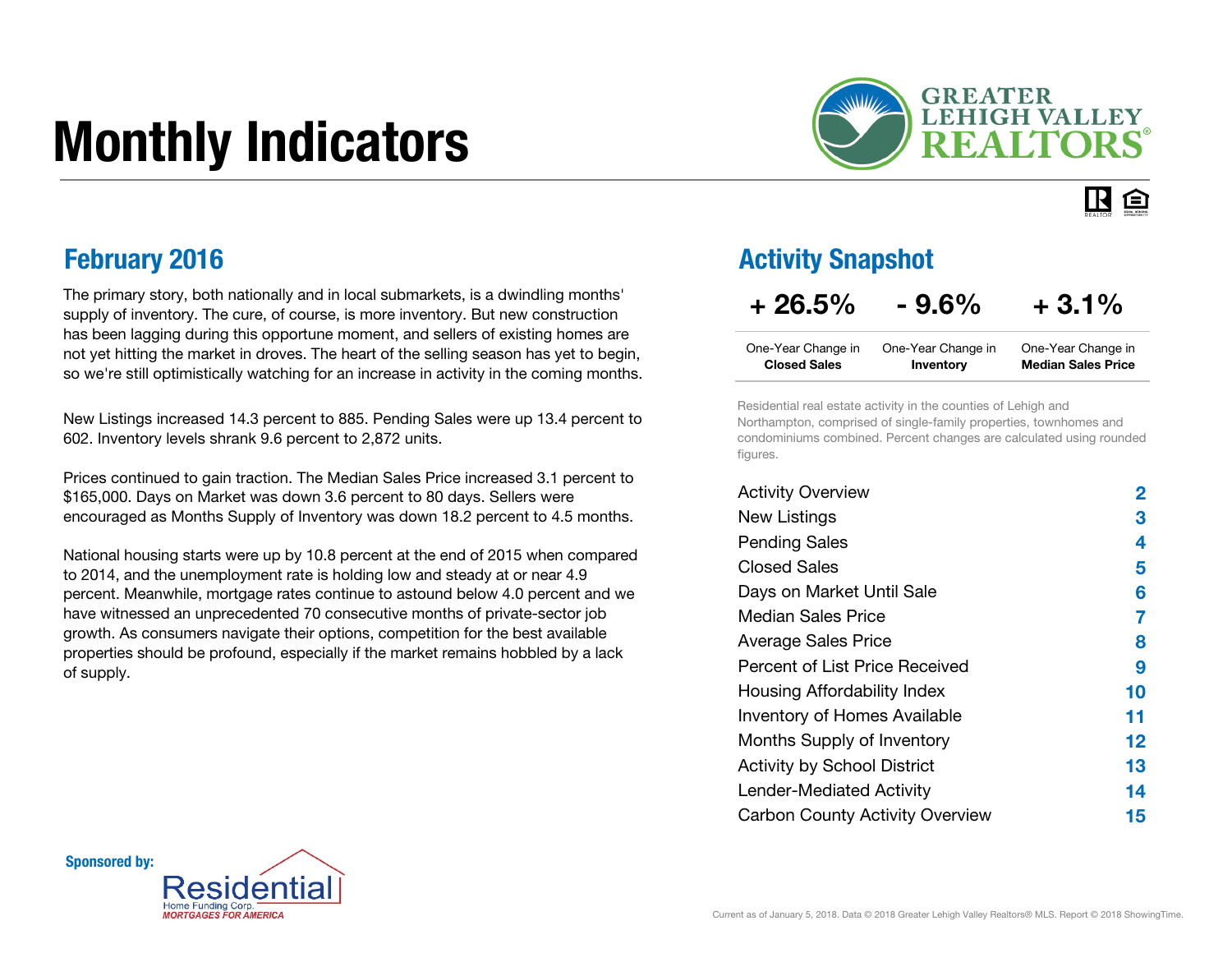### Activity Overview

Key metrics by report month and for year-to-date (YTD) starting from the first of the year.



| <b>Key Metrics</b>                 | <b>Historical Sparkbars</b>                          | $2 - 2015$ | $2 - 2016$ | Percent Change from<br><b>Previous Year</b> | <b>YTD 2015 YTD 2016</b> |           | Percent Change from<br><b>Previous Year</b> |
|------------------------------------|------------------------------------------------------|------------|------------|---------------------------------------------|--------------------------|-----------|---------------------------------------------|
| <b>New Listings</b>                | 2-2013<br>$2 - 2016$<br>$2 - 2014$<br>2-2015         | 774        | 885        | $+14.3%$                                    | 1,652                    | 1,675     | $+1.4%$                                     |
| <b>Pending Sales</b>               | $2 - 2013$<br>$2 - 2014$<br>$2 - 2015$<br>2-2016     | 531        | 602        | $+13.4%$                                    | 1,039                    | 1,111     | $+6.9%$                                     |
| <b>Closed Sales</b>                | 2-2013<br>$2 - 2014$<br>$2 - 2016$<br>2-2015         | 362        | 458        | $+26.5%$                                    | 759                      | 928       | $+22.3%$                                    |
| <b>Days on Market</b>              | $2 - 2013$<br>$2 - 2014$<br>$2 - 2015$<br>$2 - 2016$ | 83         | 80         | $-3.6%$                                     | 78                       | 75        | $-3.8%$                                     |
| <b>Median Sales Price</b>          | 2-2013<br>$2 - 2014$<br>$2 - 2015$<br>$2 - 2016$     | \$160,000  | \$165,000  | $+3.1%$                                     | \$155,000                | \$167,950 | $+8.4%$                                     |
| <b>Average Sales Price</b>         | $2 - 2013$<br>$2 - 2014$<br>$2-2015$<br>$2 - 2016$   | \$181,642  | \$189,792  | $+4.5%$                                     | \$179,689                | \$191,906 | $+6.8%$                                     |
| <b>Pct. of List Price Received</b> | 2-2013<br>$2 - 2014$<br>$2 - 2016$<br>$2 - 2015$     | 96.0%      | 96.6%      | $+0.6%$                                     | 95.8%                    | 96.5%     | $+0.7%$                                     |
| <b>Housing Affordability Index</b> | 2-2013<br>$2 - 2014$<br>$2 - 2015$<br>2-2016         | 216        | 204        | $-5.6%$                                     | 223                      | 200       | $-10.3%$                                    |
| Inventory                          | 2-2013<br>2-2014<br>2-2016<br>2-2015                 | 3,176      | 2,872      | $-9.6%$                                     |                          |           |                                             |
| <b>Months Supply</b>               | $2 - 2014$<br>$2 - 2015$<br>$2 - 2016$<br>2-2013     | 5.5        | 4.5        | $-18.2%$                                    |                          |           |                                             |

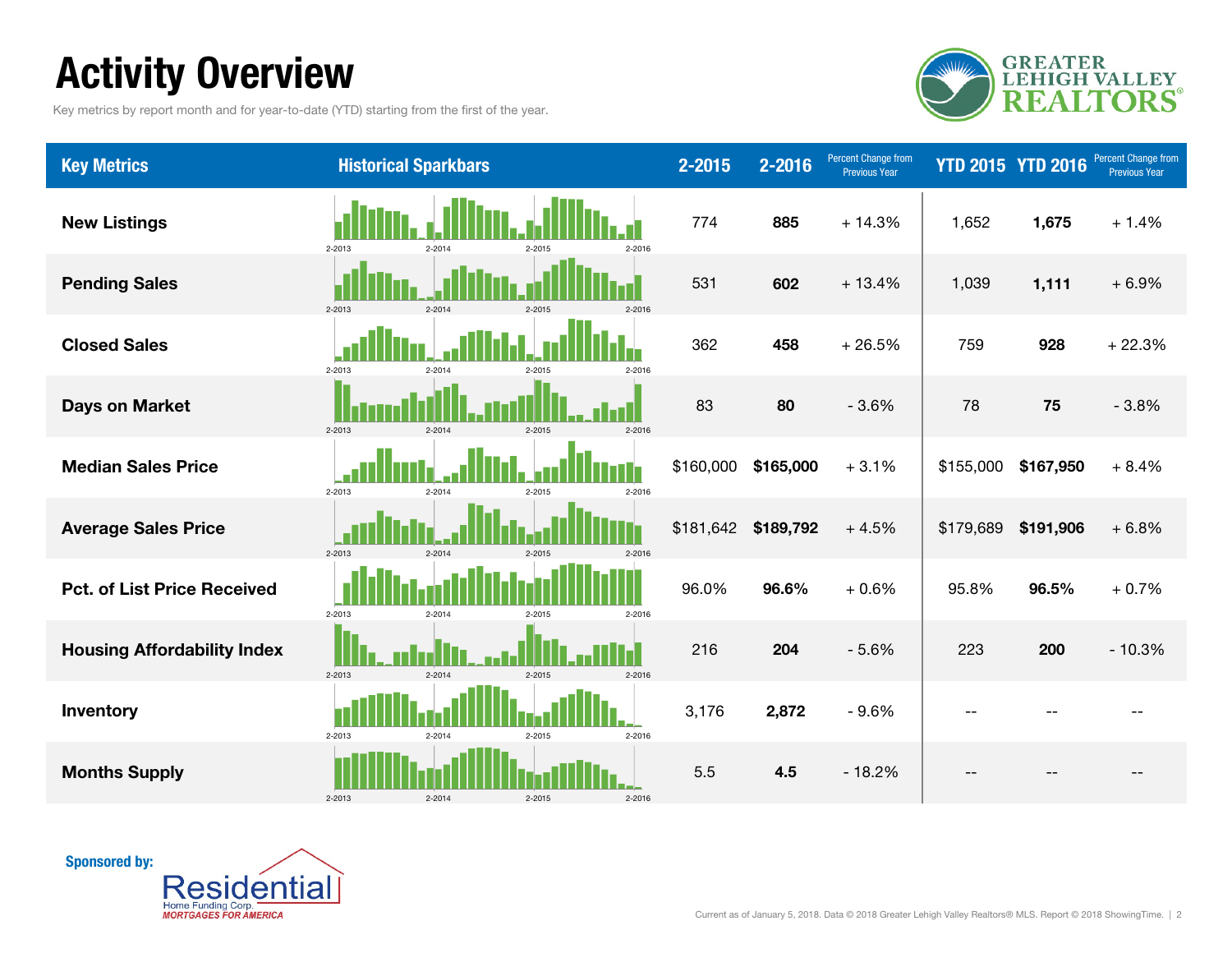### New Listings

A count of the properties that have been newly listed on the market in a given month.





| <b>New Listings</b> |       | <b>Prior Year</b> | <b>Percent Change</b> |
|---------------------|-------|-------------------|-----------------------|
| March 2015          | 1,143 | 1,166             | $-2.0\%$              |
| <b>April 2015</b>   | 1,375 | 1,346             | $+2.2%$               |
| May 2015            | 1,333 | 1,353             | $-1.5%$               |
| June 2015           | 1,326 | 1,296             | $+2.3%$               |
| <b>July 2015</b>    | 1,321 | 1,193             | $+10.7%$              |
| August 2015         | 1,122 | 1,094             | $+2.6%$               |
| September 2015      | 1,087 | 1,089             | $-0.2\%$              |
| October 2015        | 964   | 1,068             | $-9.7%$               |
| November 2015       | 769   | 720               | $+6.8%$               |
| December 2015       | 602   | 609               | $-1.1%$               |
| January 2016        | 790   | 878               | $-10.0%$              |
| February 2016       | 885   | 774               | $+14.3%$              |
| 12-Month Avg        | 1,060 | 1.049             | $+1.0%$               |

#### Historical New Listings by Month

en

Home Funding Corp. **MORTGAGES FOR AMERICA** 

ıtıa

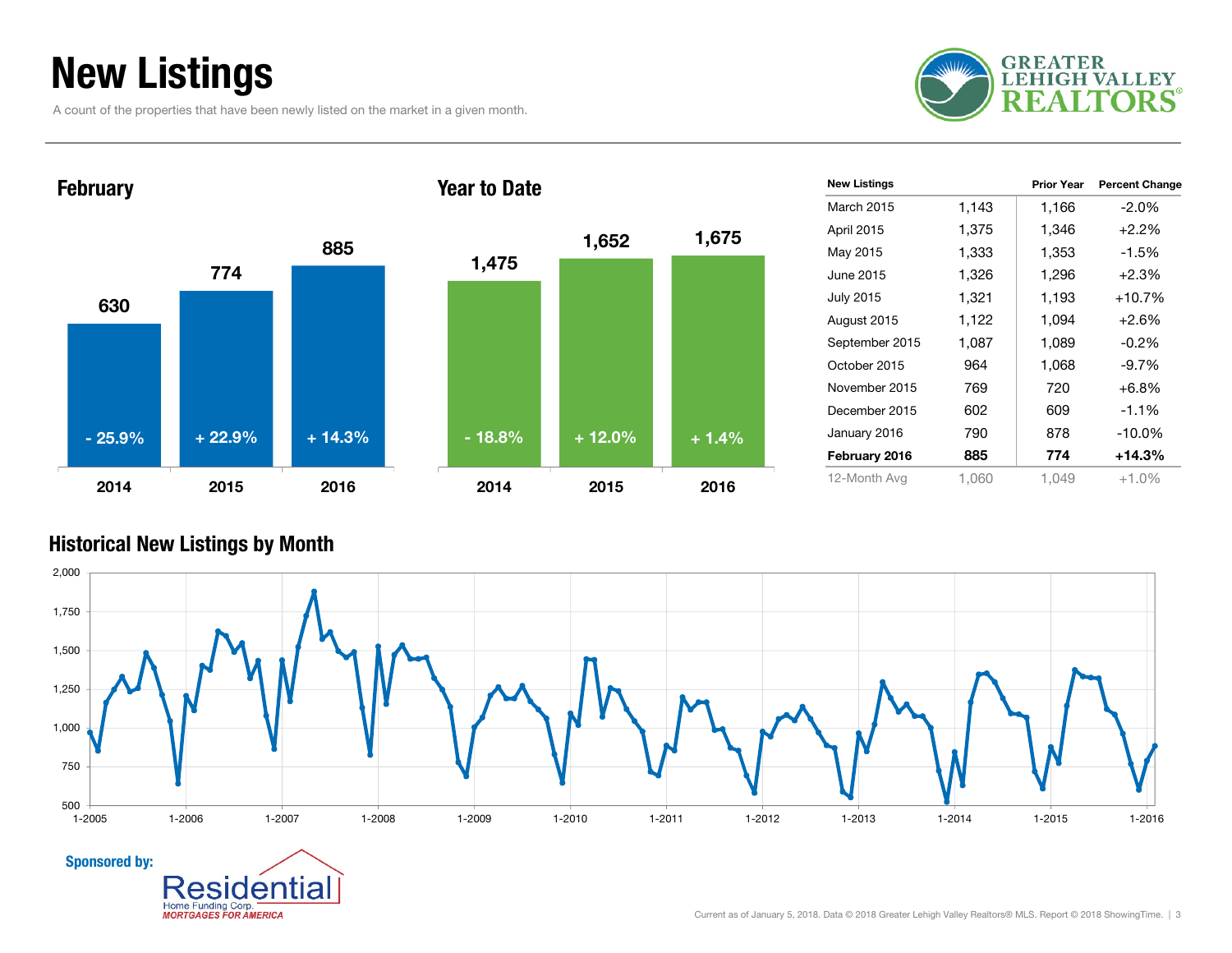### Pending Sales

A count of the properties on which offers have been accepted in a given month.





| <b>Pending Sales</b> |     | <b>Prior Year</b> | <b>Percent Change</b> |
|----------------------|-----|-------------------|-----------------------|
| March 2015           | 642 | 565               | +13.6%                |
| April 2015           | 715 | 665               | $+7.5%$               |
| May 2015             | 769 | 706               | $+8.9%$               |
| June 2015            | 792 | 629               | $+25.9%$              |
| <b>July 2015</b>     | 711 | 666               | $+6.8%$               |
| August 2015          | 683 | 623               | $+9.6%$               |
| September 2015       | 627 | 575               | $+9.0\%$              |
| October 2015         | 627 | 589               | $+6.5%$               |
| November 2015        | 537 | 507               | $+5.9%$               |
| December 2015        | 486 | 383               | $+26.9%$              |
| January 2016         | 509 | 508               | $+0.2%$               |
| February 2016        | 602 | 531               | $+13.4%$              |
| 12-Month Avg         | 642 | 579               | +10.9%                |

#### Historical Pending Sales by Month

ıtıa

en

Home Funding Corp. **MORTGAGES FOR AMERICA** 

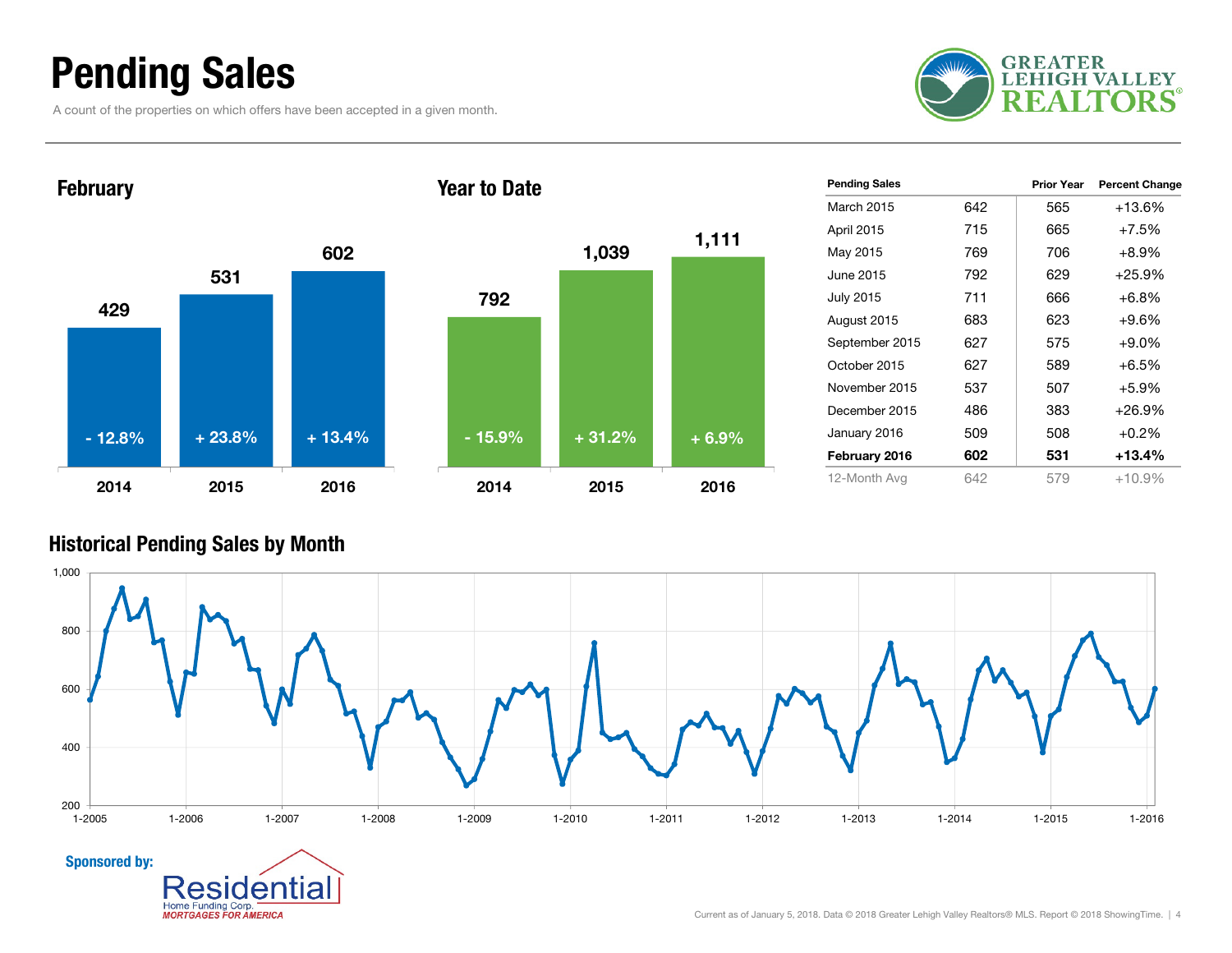### Closed Sales

A count of the actual sales that closed in a given month.





| <b>Closed Sales</b> |     | <b>Prior Year</b> | <b>Percent Change</b> |
|---------------------|-----|-------------------|-----------------------|
| March 2015          | 556 | 434               | $+28.1%$              |
| April 2015          | 543 | 466               | $+16.5%$              |
| May 2015            | 636 | 624               | $+1.9%$               |
| June 2015           | 837 | 677               | $+23.6\%$             |
| <b>July 2015</b>    | 823 | 694               | $+18.6%$              |
| August 2015         | 817 | 684               | $+19.4%$              |
| September 2015      | 648 | 586               | $+10.6%$              |
| October 2015        | 691 | 668               | $+3.4%$               |
| November 2015       | 538 | 507               | $+6.1\%$              |
| December 2015       | 634 | 634               | $0.0\%$               |
| January 2016        | 470 | 397               | $+18.4%$              |
| February 2016       | 458 | 362               | $+26.5\%$             |
| 12-Month Avg        | 638 | 561               | $+13.7%$              |

#### Historical Closed Sales by Month

Home Funding Corp.

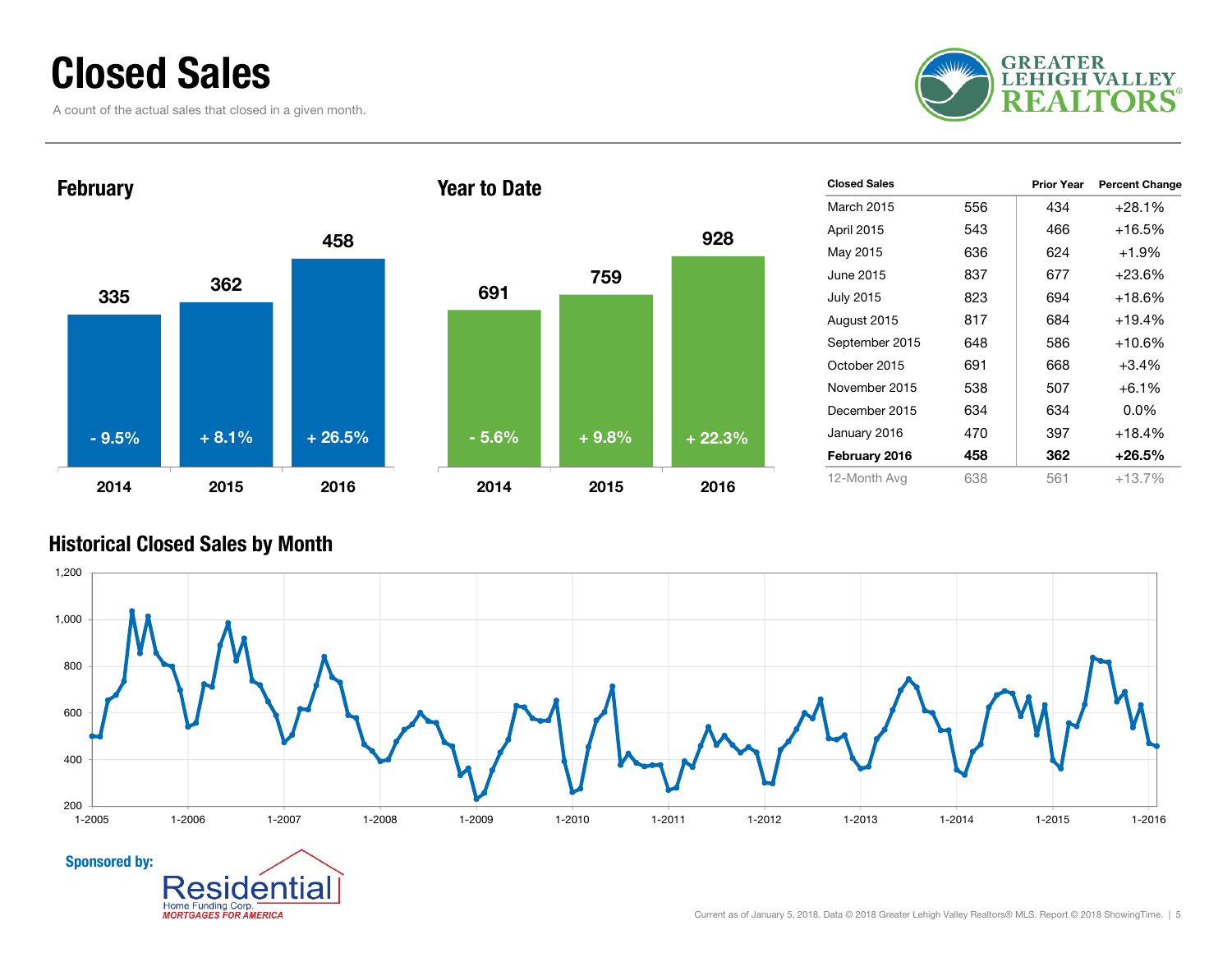### Days on Market Until Sale

Average number of days between when a property is listed and when an offer is accepted in a given month.





| Days on Market   |    | <b>Prior Year</b> | <b>Percent Change</b> |
|------------------|----|-------------------|-----------------------|
| March 2015       | 81 | 79                | $+2.5%$               |
| April 2015       | 75 | 81                | $-7.4%$               |
| May 2015         | 73 | 74                | $-1.4\%$              |
| June 2015        | 61 | 62                | $-1.6%$               |
| <b>July 2015</b> | 61 | 61                | $0.0\%$               |
| August 2015      | 58 | 69                | $-15.9%$              |
| September 2015   | 65 | 70                | $-7.1%$               |
| October 2015     | 69 | 68                | $+1.5%$               |
| November 2015    | 64 | 70                | -8.6%                 |
| December 2015    | 66 | 73                | -9.6%                 |
| January 2016     | 69 | 74                | -6.8%                 |
| February 2016    | 80 | 83                | $-3.6\%$              |
| 12-Month Avg*    | 68 | 71                | $-4.2\%$              |

\* Average Days on Market of all properties from March 2015 through February 2016. This is not the average of the individual figures above.



#### Historical Days on Market Until Sale by Month

**MORTGAGES FOR AMERICA**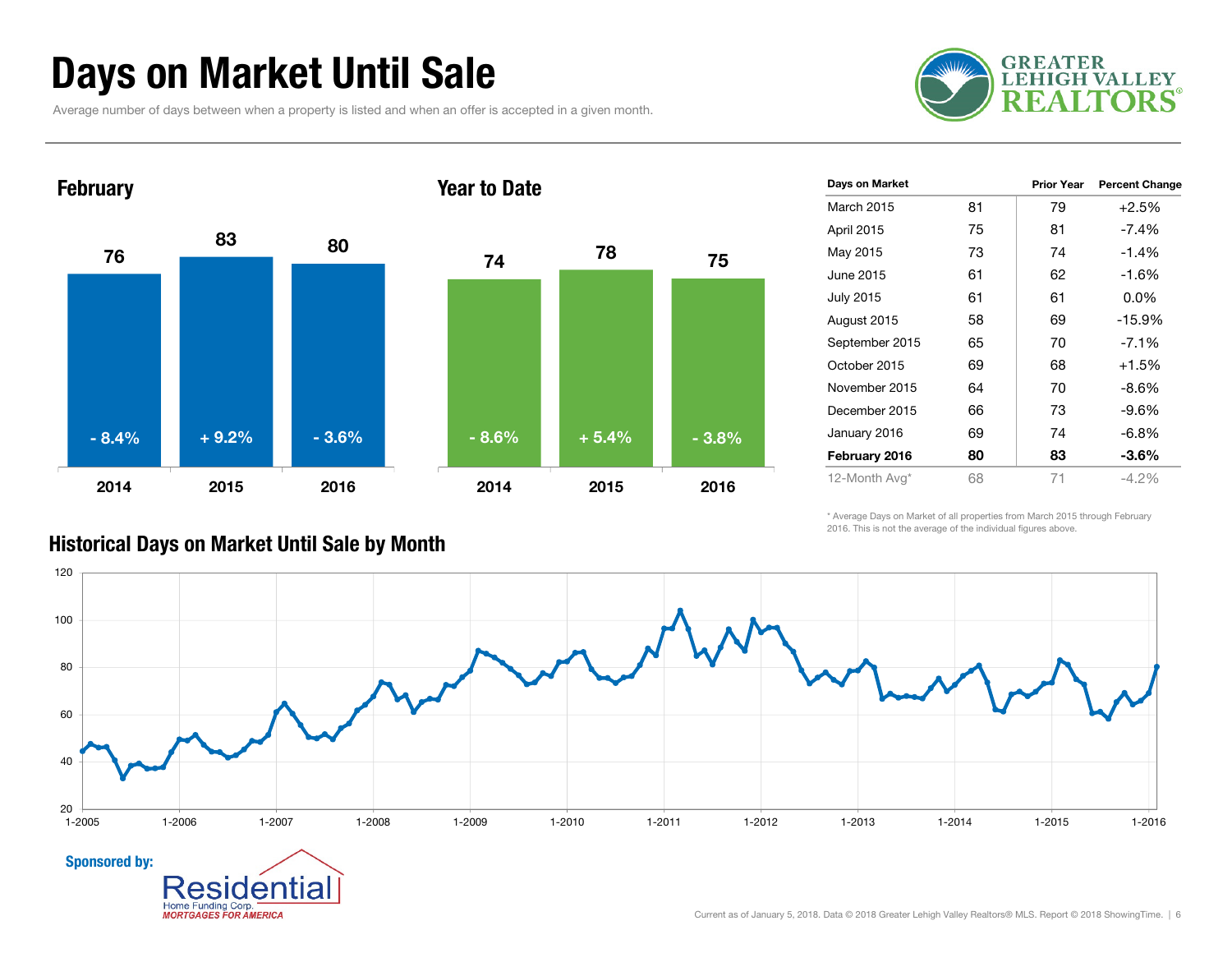### Median Sales Price

Point at which half of the sales sold for more and half sold for less, not accounting for seller concessions, in a given month.





#### Year to Date



\* Median Sales Price of all properties from March 2015 through February 2016. This is not the average of the individual figures above.



#### Historical Median Sales Price by Month

**Home Funding Corp MORTGAGES FOR AMERICA** 

Sponsored by: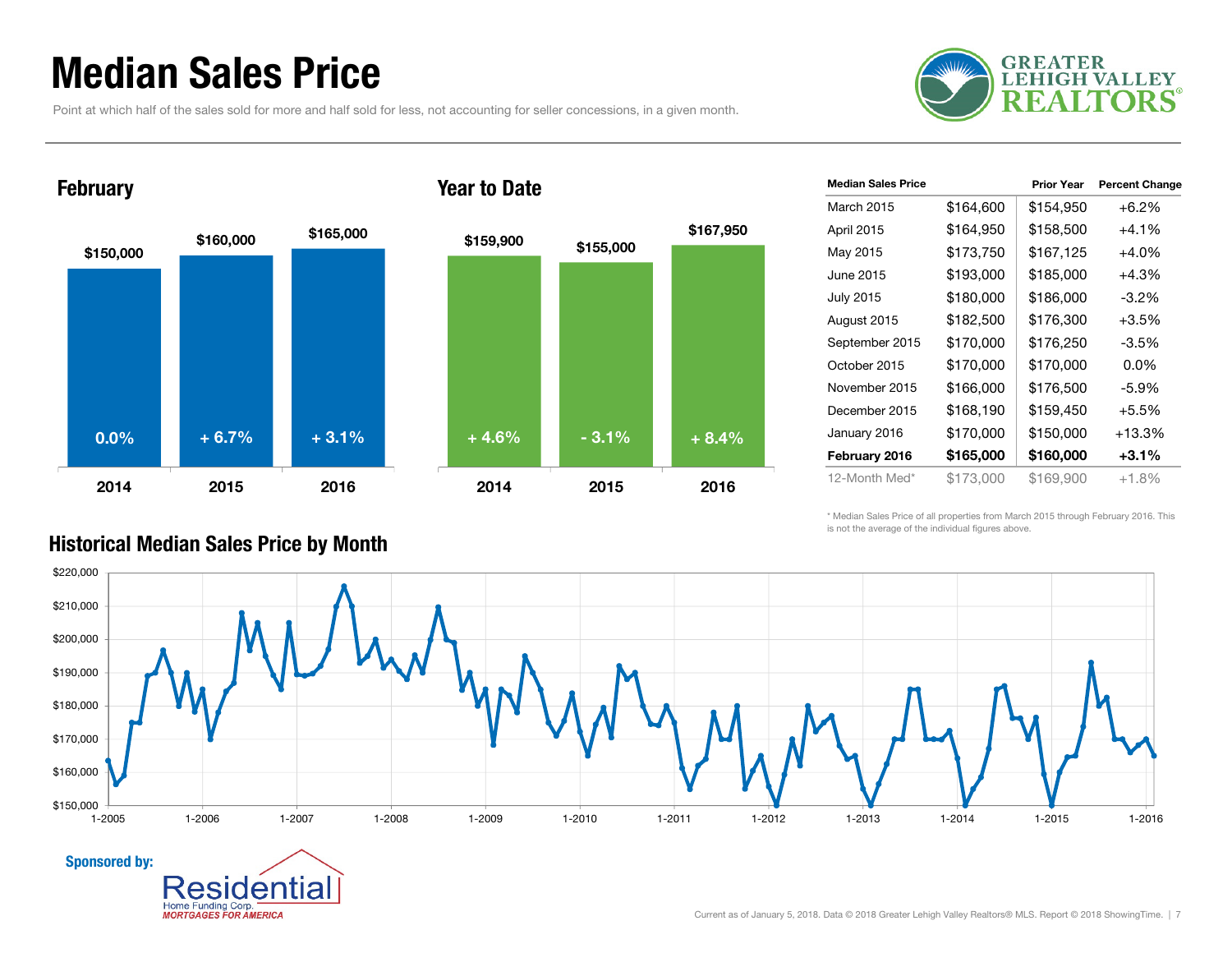### Average Sales Price

Average sales price for all closed sales, not accounting for seller concessions, in a given month.



## \$169,726 \$181,642 \$189,792 2014 2015 2016**February** + 1.3% $\%$  + 7.0% + 4.5% + 4.4% + 0.6% + 6.8%

#### Year to Date



| Avg. Sales Price |           | <b>Prior Year</b> | <b>Percent Change</b> |
|------------------|-----------|-------------------|-----------------------|
| March 2015       | \$186,783 | \$171,842         | $+8.7%$               |
| April 2015       | \$201,506 | \$180,135         | $+11.9%$              |
| May 2015         | \$199,519 | \$190,237         | +4.9%                 |
| June 2015        | \$220,369 | \$218,886         | $+0.7%$               |
| <b>July 2015</b> | \$212,339 | \$216,111         | $-1.7%$               |
| August 2015      | \$207,821 | \$206,199         | $+0.8\%$              |
| September 2015   | \$201,246 | \$211,183         | -4.7%                 |
| October 2015     | \$199,586 | \$189,508         | $+5.3%$               |
| November 2015    | \$196,018 | \$196,548         | $-0.3\%$              |
| December 2015    | \$195,898 | \$187,811         | $+4.3%$               |
| January 2016     | \$193,966 | \$177,908         | $+9.0%$               |
| February 2016    | \$189,792 | \$181,642         | $+4.5%$               |
| 12-Month Avg*    | \$201,965 | \$196,341         | $+2.9%$               |

\* Avg. Sales Price of all properties from March 2015 through February 2016. This is not the average of the individual figures above.



#### Historical Average Sales Price by Month

Aľ

Home Funding Corp. **MORTGAGES FOR AMERICA**  ıа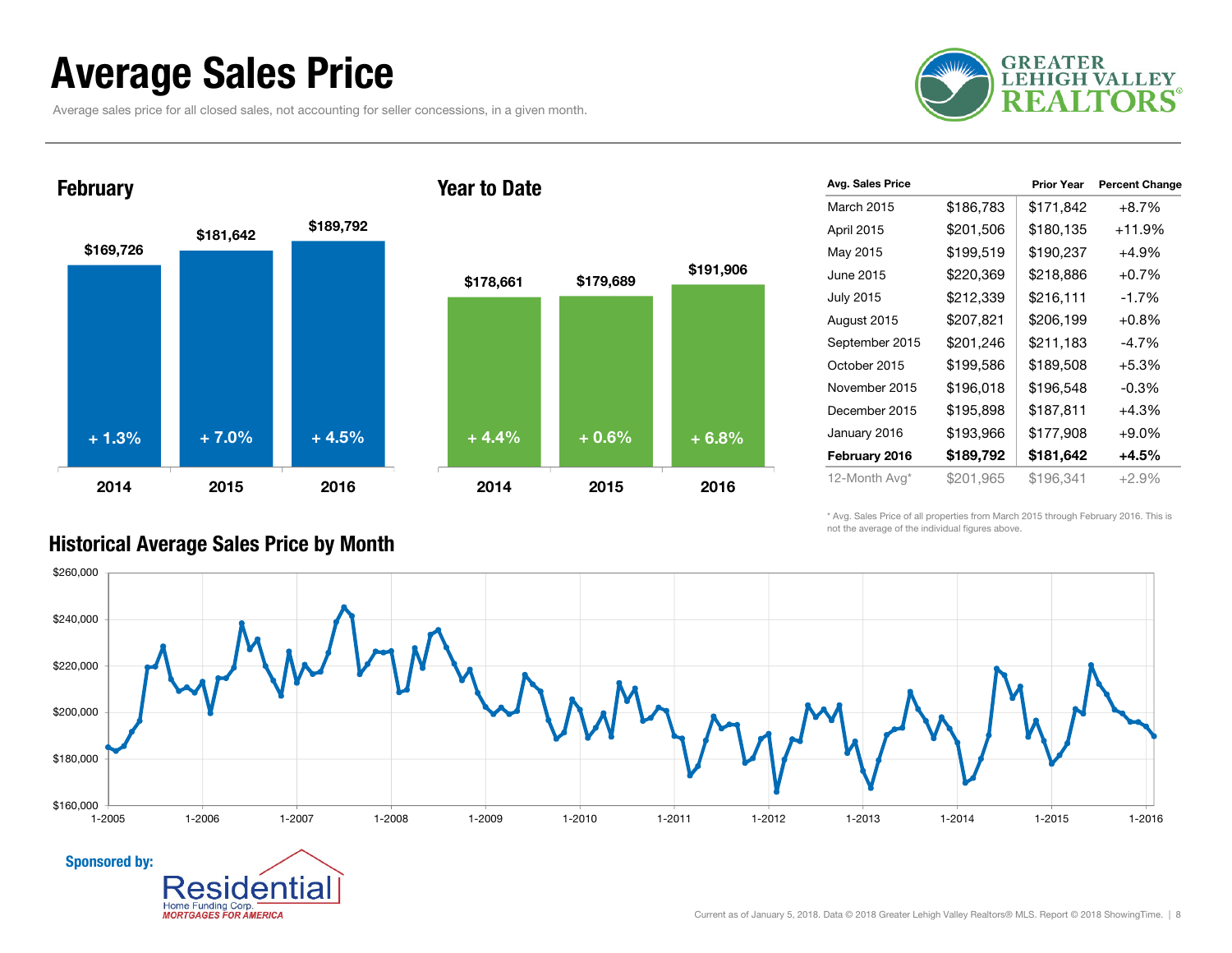### Percent of List Price Received

Percentage found when dividing a property's sales price by its most recent list price, then taking the average for all properties sold in a given month, not accounting for seller concessions.



**February** 

Sponsored by:

**Home Funding Corp MORTGAGES FOR AMERICA** 

#### Year to Date



| <b>Pct. of List Price Received</b> |       | <b>Prior Year</b> | <b>Percent Change</b> |
|------------------------------------|-------|-------------------|-----------------------|
| March 2015                         | 95.9% | 95.9%             | $0.0\%$               |
| April 2015                         | 96.6% | 96.3%             | $+0.3%$               |
| May 2015                           | 96.9% | 96.0%             | $+0.9%$               |
| June 2015                          | 97.0% | 96.6%             | $+0.4%$               |
| <b>July 2015</b>                   | 96.9% | 96.8%             | $+0.1%$               |
| August 2015                        | 96.9% | 96.3%             | $+0.6%$               |
| September 2015                     | 96.5% | 96.4%             | $+0.1%$               |
| October 2015                       | 96.2% | 95.8%             | $+0.4%$               |
| November 2015                      | 96.6% | 96.4%             | $+0.2%$               |
| December 2015                      | 96.6% | 95.8%             | $+0.8%$               |
| January 2016                       | 96.5% | 95.6%             | $+0.9%$               |
| February 2016                      | 96.6% | 96.0%             | $+0.6\%$              |
| 12-Month Avg*                      | 96.6% | 96.2%             | $+0.4%$               |

\* Average Pct. of List Price Received for all properties from March 2015 through February 2016. This is not the average of the individual figures above.



Historical Percent of List Price Received by Month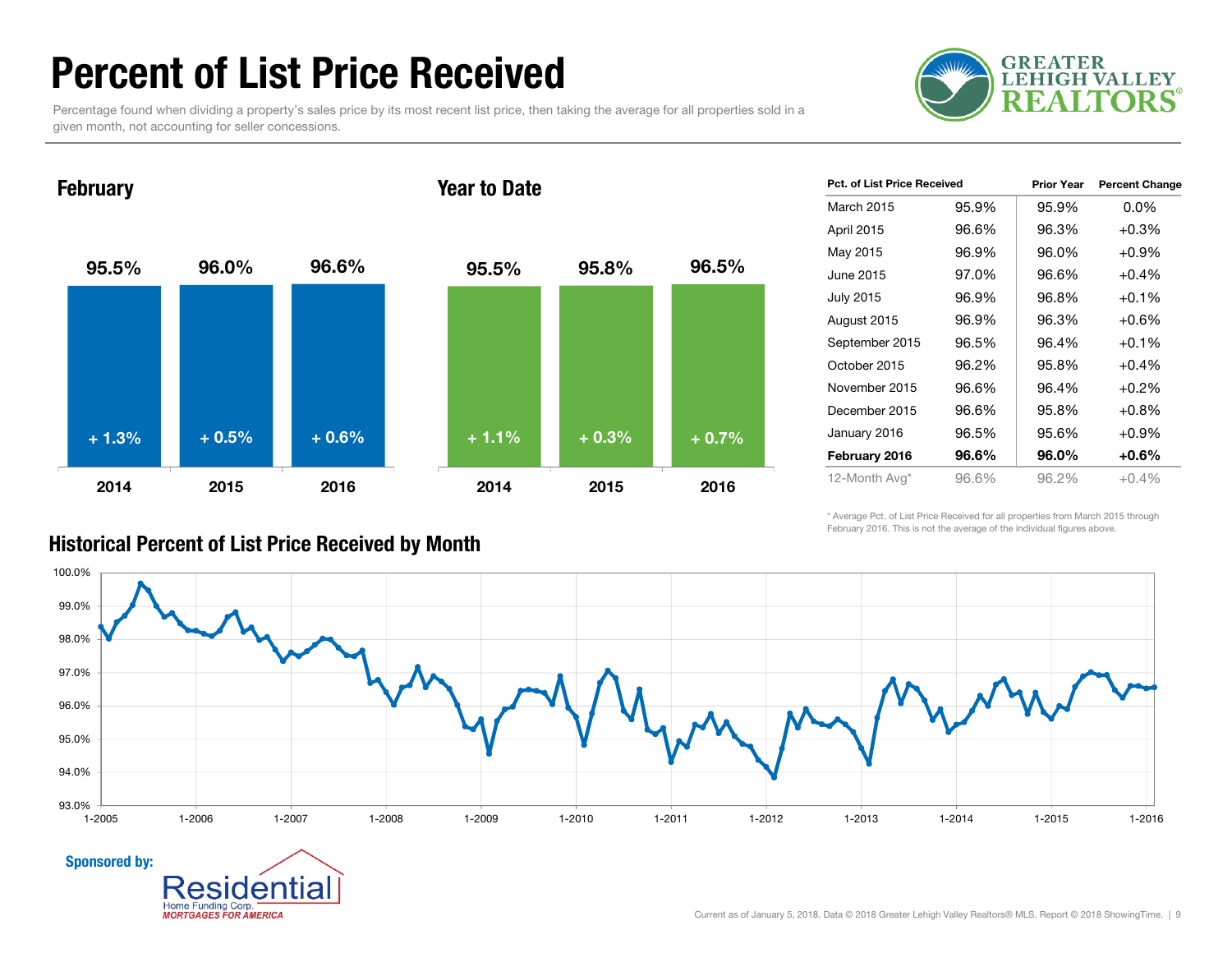### Housing Affordability Index

**GREATER LEHIGH VALLEY** 5

This index measures housing affordability for the region. For example, an index of 120 means the median household income is 120% of what is necessary to qualify for the median-priced home under prevailing interest rates. A higher number means greater affordability.



| <b>Affordability Index</b> |     | <b>Prior Year</b> | <b>Percent Change</b> |
|----------------------------|-----|-------------------|-----------------------|
| <b>March 2015</b>          | 207 | 203               | $+2.0%$               |
| April 2015                 | 209 | 198               | $+5.6%$               |
| May 2015                   | 199 | 193               | $+3.1%$               |
| June 2015                  | 176 | 174               | $+1.1%$               |
| <b>July 2015</b>           | 186 | 172               | $+8.1\%$              |
| August 2015                | 185 | 183               | $+1.1%$               |
| September 2015             | 200 | 181               | $+10.5%$              |
| October 2015               | 200 | 191               | $+4.7%$               |
| November 2015              | 204 | 184               | $+10.9%$              |
| December 2015              | 201 | 206               | $-2.4%$               |
| January 2016               | 192 | 230               | $-16.5%$              |
| February 2016              | 204 | 216               | $-5.6\%$              |
| 12-Month Avg               | 197 | 197               | $0.0\%$               |

#### Historical Housing Affordability Index by Mont h

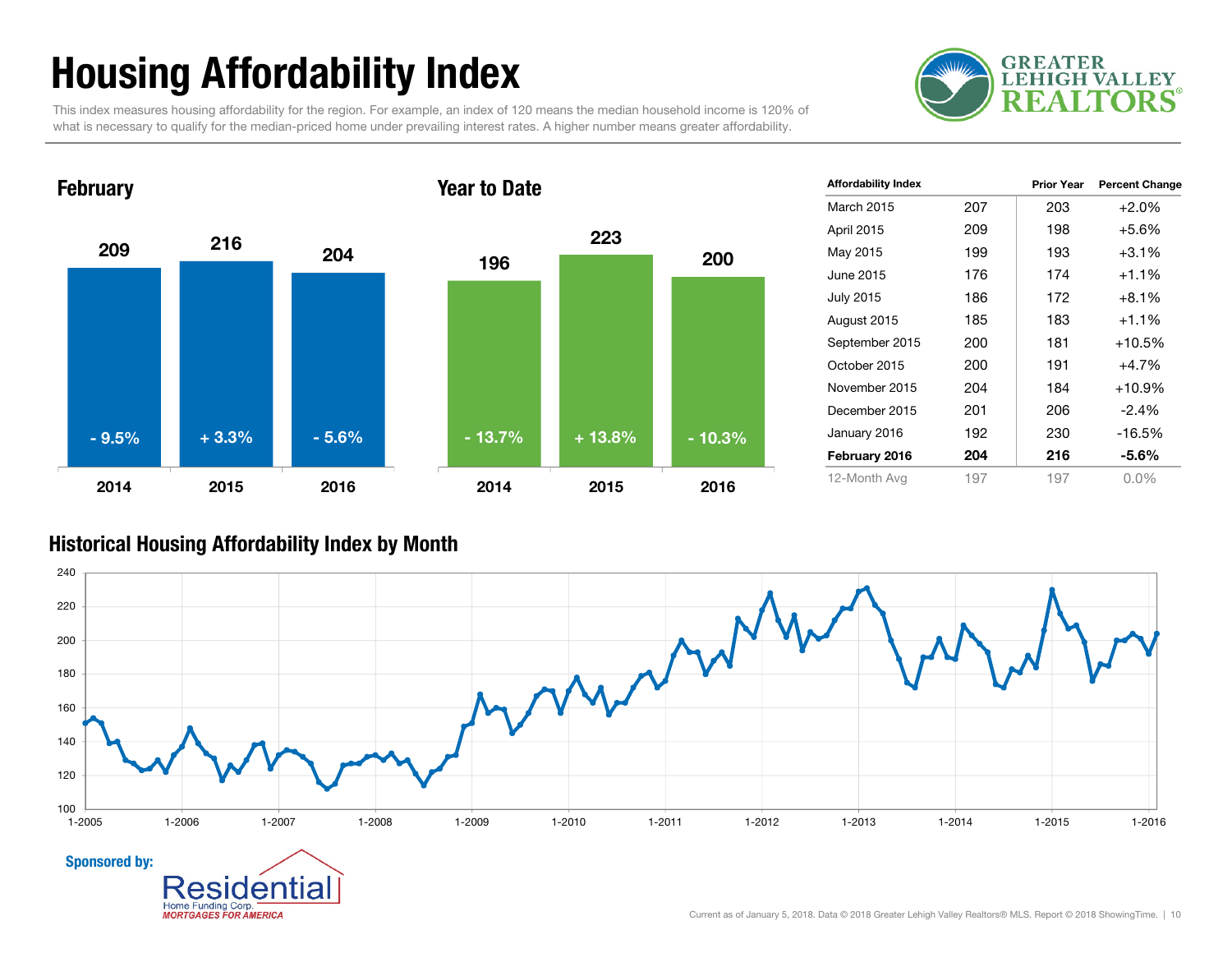### Inventory of Homes Available

The number of properties available for sale in active status at the end of a given month.

Home Funding Corp. **MORTGAGES FOR AMERICA** 





| Inventory        |       | <b>Prior Year</b> | <b>Percent Change</b> |
|------------------|-------|-------------------|-----------------------|
| March 2015       | 3,320 | 3,469             | $-4.3%$               |
| April 2015       | 3,635 | 3,783             | $-3.9\%$              |
| May 2015         | 3,819 | 3,964             | $-3.7%$               |
| June 2015        | 3,918 | 4,161             | $-5.8%$               |
| <b>July 2015</b> | 4,098 | 4,236             | $-3.3%$               |
| August 2015      | 4,020 | 4,235             | $-5.1%$               |
| September 2015   | 3,928 | 4,187             | $-6.2\%$              |
| October 2015     | 3,701 | 4,071             | $-9.1%$               |
| November 2015    | 3,456 | 3,765             | $-8.2%$               |
| December 2015    | 3,027 | 3,330             | $-9.1%$               |
| January 2016     | 2,918 | 3,273             | $-10.8%$              |
| February 2016    | 2,872 | 3,176             | $-9.6%$               |
| 12-Month Avg*    | 3,559 | 3,804             | $-6.4\%$              |

\* Inventory for all properties from March 2015 through February 2016. This is not the average of the individual figures above.

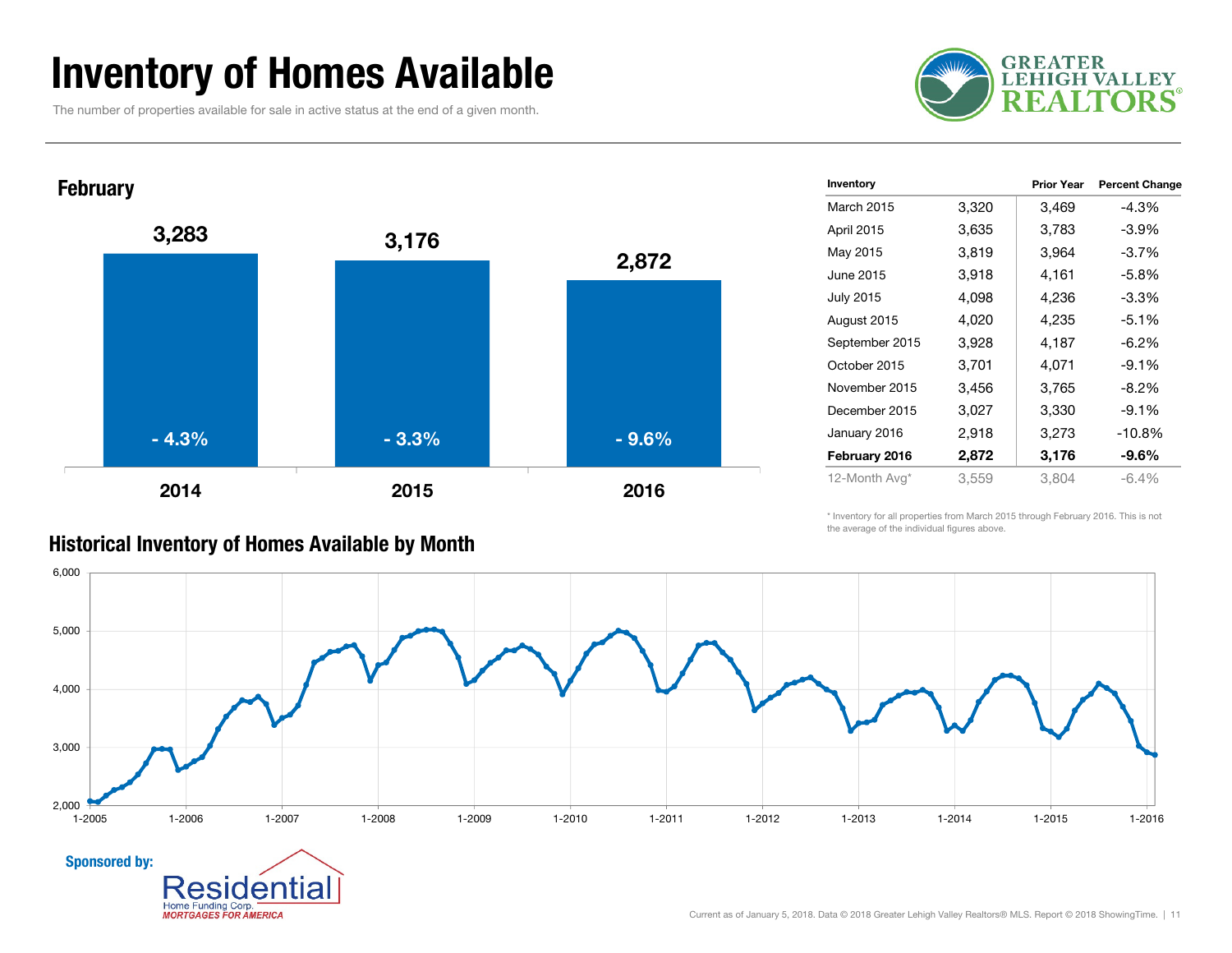### Months Supply of Inventory

The inventory of homes for sale at the end of a given month, divided by the average monthly pending sales from the last 12 months.





| <b>Months Supply</b> |     | Prior Year | <b>Percent Change</b> |
|----------------------|-----|------------|-----------------------|
| March 2015           | 5.7 | 6.3        | $-9.5%$               |
| April 2015           | 6.2 | 6.9        | $-10.1%$              |
| May 2015             | 6.4 | 7.3        | $-12.3%$              |
| June 2015            | 6.4 | 7.6        | $-15.8%$              |
| <b>July 2015</b>     | 6.7 | 7.7        | $-13.0%$              |
| August 2015          | 6.5 | 7.7        | $-15.6%$              |
| September 2015       | 6.3 | 7.6        | $-17.1%$              |
| October 2015         | 5.9 | 7.4        | $-20.3%$              |
| November 2015        | 5.5 | 6.8        | $-19.1%$              |
| December 2015        | 4.8 | 6.0        | $-20.0\%$             |
| January 2016         | 4.6 | 5.7        | $-19.3%$              |
| February 2016        | 4.5 | 5.5        | $-18.2%$              |
| 12-Month Avg*        | 5.8 | 6.9        | $-15.9%$              |

\* Months Supply for all properties from March 2015 through February 2016. This is not the average of the individual figures above.



#### Historical Months Supply of Inventory by Month

Home Funding Corp. **MORTGAGES FOR AMERICA**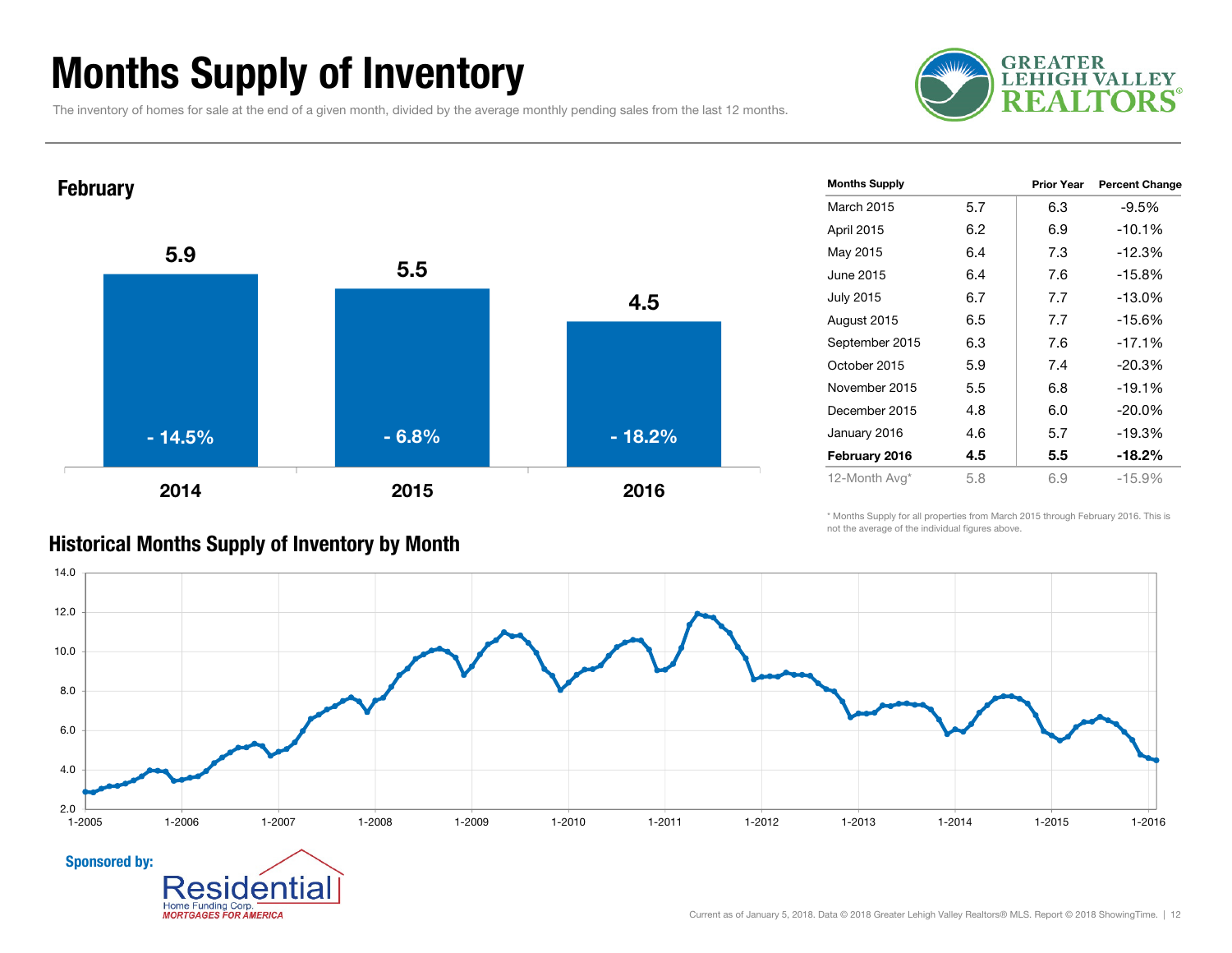### Activity by School District

**GREATER<br>LEHIGH VALLEY REALTORS** 

New Listings, Closed Sales, and Average Sales Price are based on year-to-date (YTD) figures. Homes for Sale is based on monthly figures.

|                                                 | <b>New Listings</b> |                 |          | <b>Pending Sales</b> |                 |          | <b>Closed Sales</b> |                 |          |                 | <b>Avg. Sales Price</b> |          | <b>Inventory</b> |        |          |
|-------------------------------------------------|---------------------|-----------------|----------|----------------------|-----------------|----------|---------------------|-----------------|----------|-----------------|-------------------------|----------|------------------|--------|----------|
|                                                 | <b>YTD 2015</b>     | <b>YTD 2016</b> | $+/-$    | <b>YTD 2015</b>      | <b>YTD 2016</b> | $+/-$    | <b>YTD 2015</b>     | <b>YTD 2016</b> | $+/-$    | <b>YTD 2015</b> | <b>YTD 2016</b>         | $+/-$    | $2 - 2015$       | 2-2016 | $+/-$    |
| <b>Lehigh Valley</b><br><b>School Districts</b> | 1,652               | 1,675           | $+1.4%$  | 1,039                | 1,111           | $+6.9%$  | 759                 | 928             | $+22.3%$ | \$179,689       | \$191,906               | $+6.8%$  | 3,176            | 2,872  | $-9.6%$  |
| Allentown                                       | 256                 | 249             | $-2.7%$  | 149                  | 177             | $+18.8%$ | 107                 | 153             | $+43.0%$ | \$93,821        | \$96,355                | $+2.7%$  | 504              | 447    | $-11.3%$ |
| Catasaugua                                      | 34                  | 27              | $-20.6%$ | 21                   | 15              | $-28.6%$ | 11                  | 15              | $+36.4%$ | \$118,182       | \$137,885               | $+16.7%$ | 53               | 49     | $-7.5%$  |
| East Penn                                       | 178                 | 160             | $-10.1%$ | 112                  | 123             | $+9.8%$  | 75                  | 83              | $+10.7%$ | \$204,093       | \$225,502               | $+10.5%$ | 258              | 209    | $-19.0%$ |
| Northern Lehigh                                 | 38                  | 34              | $-10.5%$ | 19                   | 17              | $-10.5%$ | 18                  | 16              | $-11.1%$ | \$125,565       | \$126,961               | $+1.1%$  | 69               | 77     | $+11.6%$ |
| Northwestern Lehigh                             | 20                  | 31              | $+55.0%$ | 21                   | 17              | $-19.0%$ | 19                  | 14              | $-26.3%$ | \$232,699       | \$273,771               | $+17.7%$ | 59               | 63     | $+6.8%$  |
| Parkland                                        | 162                 | 170             | $+4.9%$  | 103                  | 101             | $-1.9%$  | 66                  | 80              | $+21.2%$ | \$257,116       | \$250,969               | $-2.4%$  | 299              | 233    | $-22.1%$ |
| Salisbury                                       | 23                  | 29              | $+26.1%$ | 21                   | 19              | $-9.5%$  | 14                  | 23              | $+64.3%$ | \$173.496       | \$221.148               | $+27.5%$ | 58               | 53     | $-8.6%$  |
| Southern Lehigh                                 | 54                  | 57              | $+5.6%$  | 37                   | 47              | $+27.0%$ | 27                  | 44              | $+63.0%$ | \$270,877       | \$367,291               | $+35.6%$ | 124              | 122    | $-1.6%$  |
| Whitehall                                       | 60                  | 53              | $-11.7%$ | 42                   | 33              | $-21.4%$ | 47                  | 36              | $-23.4%$ | \$147,939       | \$172,354               | $+16.5%$ | 138              | 104    | $-24.6%$ |
| <b>Bangor Area</b>                              | 61                  | 68              | $+11.5%$ | 43                   | 27              | $-37.2%$ | 26                  | 29              | $+11.5%$ | \$190,862       | \$166,645               | $-12.7%$ | 131              | 154    | $+17.6%$ |
| Bethlehem                                       | 276                 | 269             | $-2.5%$  | 195                  | 206             | $+5.6%$  | 135                 | 163             | $+20.7%$ | \$178,809       | \$190,341               | $+6.4%$  | 513              | 414    | $-19.3%$ |
| Easton                                          | 192                 | 185             | $-3.6%$  | 122                  | 124             | $+1.6%$  | 97                  | 109             | $+12.4%$ | \$176,601       | \$175,210               | $-0.8%$  | 381              | 355    | $-6.8%$  |
| Nazareth                                        | 76                  | 110             | $+44.7%$ | 40                   | 53              | $+32.5%$ | 31                  | 46              | $+48.4%$ | \$295,211       | \$265,149               | $-10.2%$ | 137              | 130    | $-5.1%$  |
| Northampton                                     | 87                  | 114             | $+31.0%$ | 42                   | 70              | $+66.7%$ | 33                  | 55              | $+66.7%$ | \$192,518       | \$169,430               | $-12.0%$ | 194              | 223    | $+14.9%$ |
| Pen Argyl                                       | 36                  | 28              | $-22.2%$ | 16                   | 24              | $+50.0%$ | 16                  | 12              | $-25.0%$ | \$122,946       | \$194,609               | $+58.3%$ | 69               | 63     | $-8.7%$  |
| Saucon Valley                                   | 50                  | 50              | 0.0%     | 28                   | 26              | $-7.1%$  | 22                  | 22              | 0.0%     | \$175,507       | \$262,858               | +49.8%   | 113              | 100    | $-11.5%$ |
| Wilson                                          | 49                  | 41              | $-16.3%$ | 28                   | 32              | $+14.3%$ | 15                  | 28              | $+86.7%$ | \$126,700       | \$163,000               | $+28.7%$ | 76               | 76     | 0.0%     |

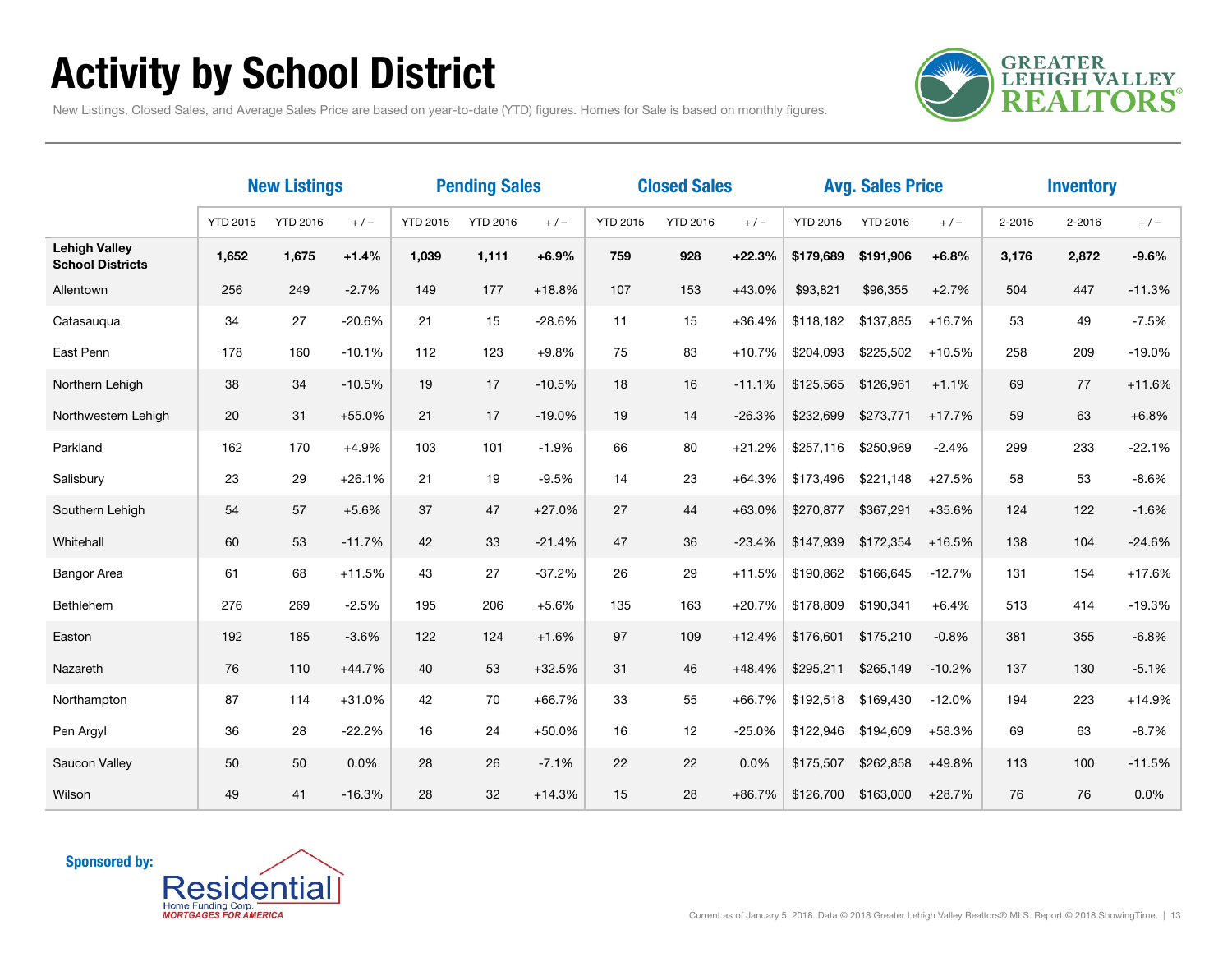### Lender-Mediated Activity



Metrics are based on year-to-date (YTD) figures. Lender-mediated properties are those marked as "Foreclosed," "REO," "Bank Owned," "Pre-Foreclosure" or "Short Sale." Residential activity only. The YTD data point represents all traditional and lender-mediated activity. Share is the market share of lender-mediated activity for each area.

|                                                 | <b>Inventory</b> |                     |       | <b>Closed Sales</b> |                     |       | <b>Median Sales Price (YTD)</b> |          |                 |                          | <b>Avg. Sales Price (YTD)</b> |          |                 |              |
|-------------------------------------------------|------------------|---------------------|-------|---------------------|---------------------|-------|---------------------------------|----------|-----------------|--------------------------|-------------------------------|----------|-----------------|--------------|
|                                                 | 02-2016          | Lender-<br>Mediated | Share | <b>YTD 2016</b>     | Lender-<br>Mediated | Share | Traditional                     | $+/-$    | Lender-Mediated | $+/-$                    | Traditional                   | $+/-$    | Lender-Mediated | $+/-$        |
| <b>Lehigh Valley</b><br><b>School Districts</b> | 2,872            | 423                 | 14.7% | 928                 | 148                 | 15.9% | \$180,000                       | $+6.5%$  | \$77,250        | $-1.0%$                  | \$180,000                     | $-7.7%$  | \$102,238       | $+5.3%$      |
| Allentown                                       | 447              | 101                 | 22.6% | 153                 | 46                  | 30.1% | \$106,000                       | $-3.6%$  | \$62,550        | $+9.9%$                  | \$110,602                     | $+0.5%$  | \$63,213        | $+2.4%$      |
| Catasauqua                                      | 49               | 10                  | 20.4% | 15                  | $\overline{7}$      | 46.7% | \$166,000                       | $+90.8%$ | \$88,000        | $-41.3%$                 | \$150,850                     | $+35.8%$ | \$123,069       | $-18.0%$     |
| East Penn                                       | 209              | 22                  | 10.5% | 83                  | 6                   | 7.2%  | \$225,900                       | $+16.4%$ | \$129,000       | $-9.5%$                  | \$231,620                     | $+8.8%$  | \$147,000       | $+12.3%$     |
| Northern Lehigh                                 | 77               | 22                  | 28.6% | 16                  | 5                   | 31.3% | \$155,000                       | $+10.8%$ | \$69,500        | $+51.1%$                 | \$150,873                     | $+3.5%$  | \$74,355        | $+36.1%$     |
| Northwestern Lehigh                             | 63               | $\overline{4}$      | 6.3%  | 14                  | $\mathbf{1}$        | 7.1%  | \$278,000                       | $+16.3%$ | \$145,000       | $+36.3%$                 | \$283,677                     | $+3.0%$  | \$145,000       | $+28.6%$     |
| Parkland                                        | 233              | 23                  | 9.9%  | 80                  | 8                   | 10.0% | \$262,538                       | $+9.4%$  | \$110,650       | $+1.7%$                  | \$262,668                     | $-1.6%$  | \$145,681       | $+35.3%$     |
| Salisbury                                       | 53               | $\overline{7}$      | 13.2% | 23                  | 3                   | 13.0% | \$182,450                       | $-7.0%$  | \$265,000       | $+74.6%$                 | \$221,095                     | $+24.8%$ | \$221,500       | +46.0%       |
| Southern Lehigh                                 | 122              | 10                  | 8.2%  | 44                  | 3                   | 6.8%  | \$318,000                       | +36.5%   | \$75,000        | $-49.9%$                 | \$387,825                     | $+36.2%$ | \$86,667        | $-45.6%$     |
| Whitehall                                       | 104              | 12                  | 11.5% | 36                  | $\overline{7}$      | 19.4% | \$164,900                       | $+15.3%$ | \$114,900       | $+4.5%$                  | \$182,240                     | $+19.6%$ | \$131,400       | $-1.4%$      |
| <b>Bangor Area</b>                              | 154              | 19                  | 12.3% | 29                  | $\overline{7}$      | 24.1% | \$215,950                       | +59.4%   | \$30,000        | $\overline{\phantom{m}}$ | \$200,577                     | $+5.1%$  | \$60,000        | $\mathbf{m}$ |
| Bethlehem                                       | 414              | 62                  | 15.0% | 163                 | 16                  | 9.8%  | \$165,000                       | $+3.1%$  | \$109,500       | $+33.8%$                 | \$196,869                     | $+4.1%$  | \$130,364       | $+44.9%$     |
| Easton                                          | 355              | 52                  | 14.6% | 109                 | 17                  | 15.6% | \$175,000                       | $+6.1%$  | \$87,000        | $-28.0%$                 | \$188,918                     | $+1.3%$  | \$101,829       | $-17.2%$     |
| Nazareth                                        | 130              | $\overline{7}$      | 5.4%  | 46                  | $\overline{4}$      | 8.7%  | \$254,890                       | $-6.1%$  | \$149,500       | $+30.0%$                 | \$268,354                     | $-14.4%$ | \$231,500       | $+85.2%$     |
| Northampton                                     | 223              | 39                  | 17.5% | 55                  | $\overline{7}$      | 12.7% | \$172,000                       | $-7.0%$  | \$77,499        | $-5.5%$                  | \$177,691                     | $-14.6%$ | \$112,786       | $+7.0%$      |
| Pen Argyl                                       | 63               | $\overline{7}$      | 11.1% | 12                  | $\overline{c}$      | 16.7% | \$200,000                       | +37.9%   | \$66,550        | $+10.9%$                 | \$223,067                     | $+69.1%$ | \$66,550        | $+10.9%$     |
| Saucon Valley                                   | 100              | 14                  | 14.0% | 22                  | $\mathbf{1}$        | 4.5%  | \$215,000                       | $+26.5%$ | \$46,000        | $-61.3%$                 | \$273,185                     | $+44.9%$ | \$46,000        | $-50.5%$     |
| Wilson                                          | 76               | 12                  | 15.8% | 28                  | 8                   | 28.6% | \$139,900                       | $+16.6%$ | \$77,500        | $+30.8%$                 | \$187,105                     | $+36.5%$ | \$102,738       | $+73.4%$     |